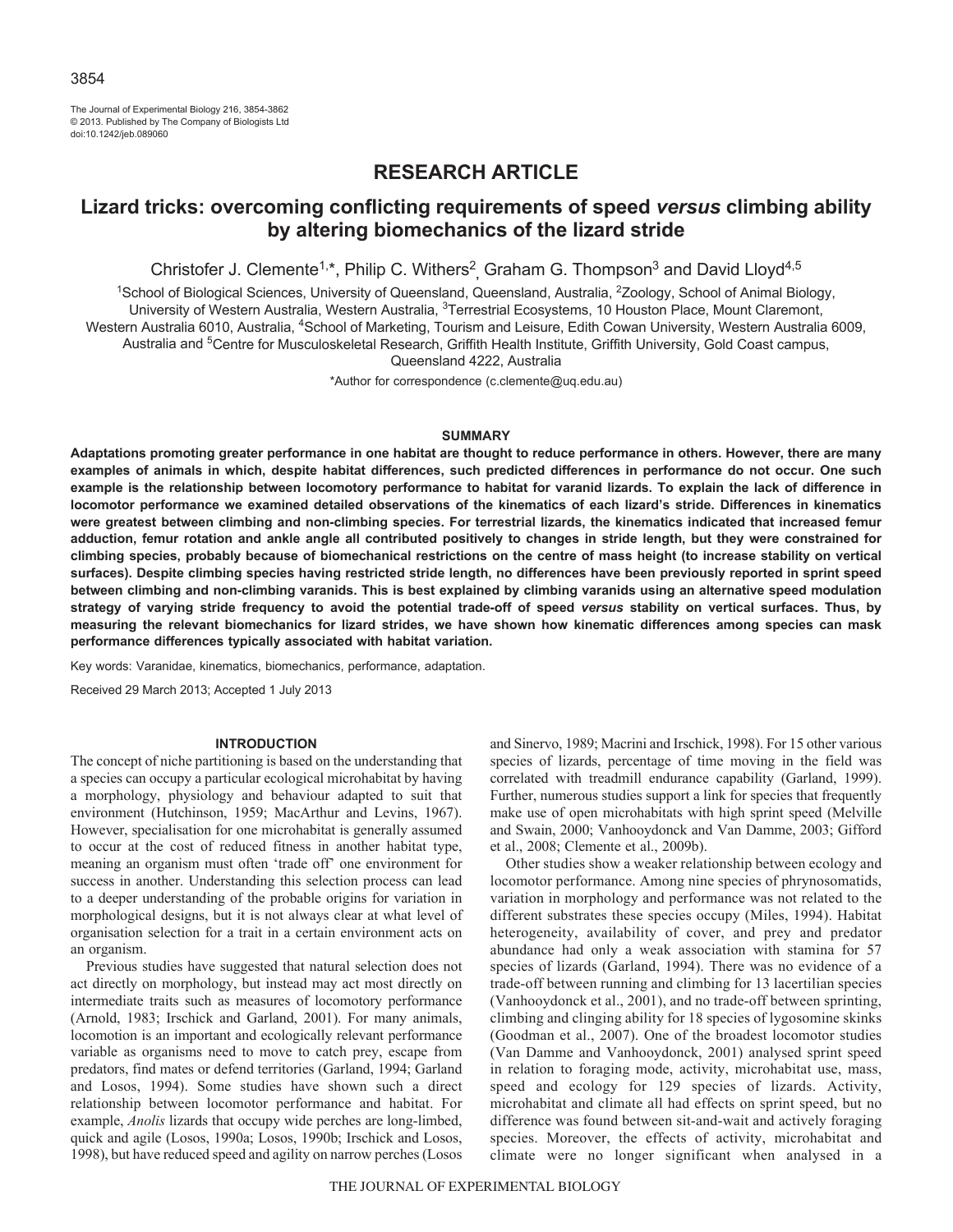phylogenetic context. Thus the relationship for some locomotor performance traits with microhabitat can be surprisingly subtle.

The often poor relationship between locomotor performance traits and ecology may be due to two reasons. Firstly, whole-animal performance traits can be difficult to measure accurately. Differences in behaviour may affect results (e.g. certain species become more aggressive during experiments) and there might be differences between field and laboratory measurements (Djawdan and Garland, 1988). Secondly, differences in some aspects of whole-body performance may be masked by different solutions to biomechanical problems, and so relationships between a particular measure of performance and microhabitat can become blurred. For example, higher speeds can be achieved by taking longer strides, or by taking strides more frequently. If only one of these biomechanical aspects is constrained within an environment, then high speeds may still be achieved by changes in another aspect, and trade-offs among whole-body performance traits may be difficult to detect.

One solution to this problem may be to examine species variation in locomotor performance at a level below whole-body performance by measuring the relevant kinematics of the lizard's stride, because the kinematics of the stride can be considered as a collective result of the intrinsic properties of the locomotor system (Aerts et al., 2000; Van Damme et al., 1998; Vanhooydonck et al., 2002; Zaaf et al., 2001). An analysis of spatio-temporal gait characteristics for two species of gecko, which differed in climbing ability, showed that the ground-dwelling species achieved high speeds by changing stride length, while the climbing species modified stride frequency (Zaaf et al., 2001). Further, in a phylogenetically diverse sample of lizards, there were patterns of covariation between foraging mode and locomotor mechanics, showing that widely foraging species used a slower vaulting gait, while sit-and-wait species used a faster bouncing gait (McElroy et al., 2008). By measuring differences in the kinematic movement of the hindlimb it is possible to infer and detect differences in whole-body performance variables that are difficult to measure directly (e.g. sure-footedness, manoeuvrability or efficiency).

In this study we examine the hindlimb and pelvic kinematics for 11 species of Australian monitor (*Varanus*) lizards. Varanids have radiated into most environments within Australia, yet despite this, the body shape of the Varanidae family does not exhibit substantial morphological differentiation (Pianka, 1995; Thompson and Withers, 1997a). Habitat characteristics, however, are well documented for this group, making them ideal models in which to compare variation in kinematics with ecological characteristics. First we assess the extent to which habitat influences speed modulation *via* increased stride length *versus* stride frequency, and secondly we measure angular kinematic associations with habitat for species running at equivalent speeds. Based on previous studies, we hypothesise that variation in stride kinematics will be associated with changes in habitat, specifically differences in climbing habitat and foraging mode.

## **MATERIALS AND METHODS Animals**

We collected a total of 33 adult lizards from 11 species of Australian varanid for this study. All specimens used in the study were wild caught. Lizards were captured using a variety of techniques including pit trapping and hand foraging. Individuals that appeared sick, injured or obviously malnourished were not included. Owing to uncertainty in determining sex, males and females were not differentiated in the analysis. We made morphological measurements of snout-to-vent (SVL) length and hindlimb length for each



Fig. 1. Phylogeny for the 11 species of *Varanus* in the present study (based on Thompson et al., 2009). Scale bar units are in substitutions per site.

individual. Hindlimb length was further subdivided by measuring the upper hindlimb length from the hip joint to the knee, the lower hindlimb length from the knee joint to the ankle, and the hindfoot length from the ankle joint to the tip of the longest toe, excluding the claw.

Lizards were collected under Department of Environment and Conservation permit SF003972, and experiments were performed under the University of Western Australia animal ethics permit RA/3/100/235.

## **Phylogeny**

Phylogenetic history and environment can both affect species variation (Harvey and Purvis, 1991). Therefore, we used phylogentically informed statistics where possible in our analysis. For our phylogeny we used branch lengths and patterns based on a maximum likelihood tree from 1038bp of the NADH-2 gene (Fig.1) (Thompson et al., 2009). The branch tips were set to unity using the chronopl function and the tree was pruned using the drop.tip function, both from the Ape package (Paradis et al., 2004) in R (R Foundation for Statistical Computing, Vienna, Austria).

#### **Kinematics**

To measure the three-dimensional (3D) kinematics of a lizard's stride, individuals were filmed while running using either the Peak Motus analysis system (Peak Performance Technologies, Oxford Metric Group, Oxford, UK) for small lizards or the Vicon 612 motion analysis system (Vicon Motion Systems, Oxford Metric Group) for large lizards.

In the Peak Motus system, two high-speed cameras (Peak HSC- $200PM$ ), operating at  $200$  frames  $s^{-1}$ , captured simultaneous dorsal and lateral views of a lizard running on a treadmill, at  $0.3 \text{ ms}^{-1}$ .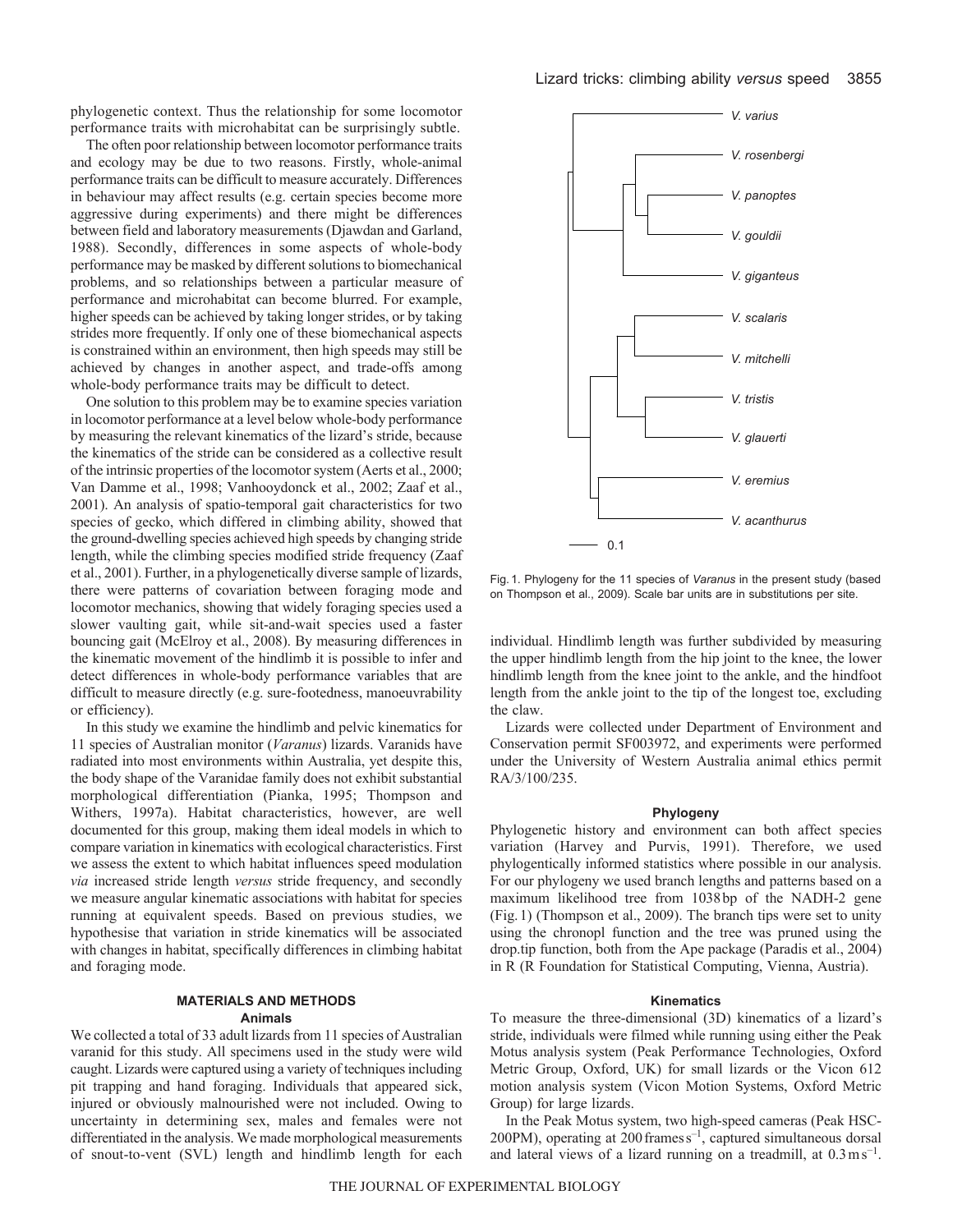

Fig. 2. Kinematic analysis of movement of the femur for the hindlimb of varanids. (A) Femur showing 0 deg of femur rotation, 0 deg of femur protraction/retraction and 0 deg of femur adduction. (B)Femur showing *a* deg of femur rotation, 0 deg of femur protraction/retraction and 0 deg of femur adduction. (C)Femur showing 0 deg of femur rotation, *a* deg of femur protraction and 0 deg of femur adduction. (D)Femur showing 0 deg of femur rotation, 0 deg of femur protraction/retraction and *a* deg of femur adduction.

Illumination was provided by a 2000W light. Prior to recording, eight landmarks were painted on each lizard, using Liquid Paper (Newell Rubbermaid, Atlanta, GA, USA), to mark the pelvis and the hindlimb joints of each lizard and facilitate digitising the video images. Markers were placed above the lumbar vertebra and the caudal vertebra to mark the pelvis. Hindlimb markings were placed on the hip, knee and ankle joints, the metatarsals at the base of the toe, and the tip of the toe excluding the claw. The joint of the head and neck was also used as a marker. A length of matchstick was glued upright at the midpoint between the lumbar vertebrae and the caudal vertebrae along the pelvis, to allow the degree of pelvic roll to be measured directly. The dorsal tip of the matchstick was painted with Liquid Paper and used as a marker. Peak Motus software (Peak Motus 2000 version 9.0) was used to digitize points and convert them to 3D coordinates. Both lateral and dorsal views were then manually digitized by clicking on the centre of each marker on the hindlimb and pelvis. The Vicon Motion Analysis system used 12 infrared cameras mounted on tripods or the wall around a runway in the gait laboratory. The infrared cameras operated at  $250$  frames  $s^{-1}$ and captured only the 3D position of retro-reflective spherical markers 5mm in diameter, placed on the same eight landmarks used above. Lizards were then run down the centre of the room along a carpeted substrate. Comparisons between systems, using the same animals run in both, suggested there were no significant differences in kinematics resulting from the motion capture system (Clemente, 2006).

The 3D coordinates of the markers from both systems were then imported into BodyBuilder software (Vicon, Oxford Metric Group). A BodyBuilder model was written to calculate kinematic characteristics for the lizards relative to a 'right-handed' global coordinate system, such that the origin (0,0,0) was located at the proximal, bottom right-hand corner of the track on which they were captured. Where the treadmill was used, a point along the belt was also digitized to create a moving reference frame. The position and movement of each lizard was described by three axes: *x*, *y* and *z*. Positive values of *x*, *y* and *z* indicated greater-anterior, right-lateral and dorsal positions relative to a global coordinate system superimposed on the racetrack.

Digitized points were examined within the stride. Each stride analysis began at footfall of the right hindlimb, and ended at the next footfall of the same limb. The measured variables and the terminology used to describe these variables were similar to those used by previous studies (Fieler and Jayne, 1998; Irschick and Jayne, 1999; Jayne and Irschick, 1999; Irschick and Jayne, 2000). Each stride was described by two phases: the stance phase, the portion of the stride that the right hindfoot was in contact with the substrate; and the swing phase, the portion of the stride that the foot was not in contact with the substrate. Average forward velocity  $(m s^{-1})$  was taken as distance moved along the *x*–*y* plane by the lumbar vertebra (m) divided by stride duration (s). Stride length  $(L<sub>S</sub>)$  was the distance travelled by the lumbar marker along the  $x-y$  plane between successive footfalls.

Three angles described the movement of the femur relative to the hip (see Fig.2). Femur rotation is the angle between the plane containing the femur and the tibia (assuming dorsiflexion of the knee), with a vertical reference plane passing through the hip and knee such that greater positive values indicate greater clockwise rotation of the knee joint (Fig.2B). Femur retraction was the angle between the femur and a line perpendicular to the long axis of the pelvis, passing through the hip, such that values of 0deg indicated the femur was perpendicular to the long axis of the pelvis and positive and negative values indicated greater amounts of retraction and protraction, respectively (Fig.2C). Femur adduction described the angle between the femur and a horizontal plane passing though the hip, with positive and negative values indicating the knee was below or above the hip, respectively (Fig.2D).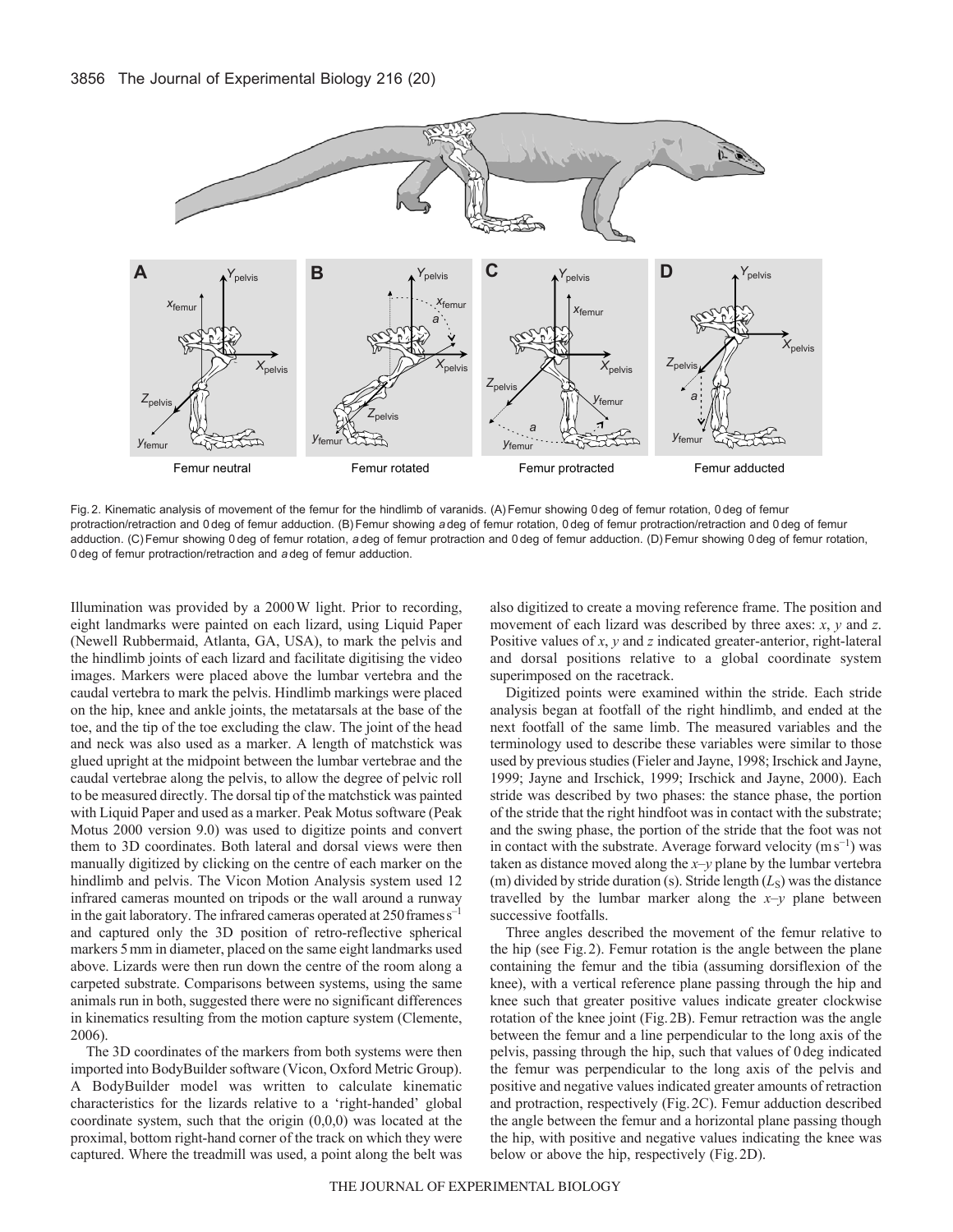| Species       | Microhabitat<br>(Thompson and Withers, 1997a)            | Retreat type<br>(Thompson et al., 2009) | Foraging strategy | Climbing ability | <b>Openness</b> |
|---------------|----------------------------------------------------------|-----------------------------------------|-------------------|------------------|-----------------|
| V. acanthurus | Sedentary terrestrial                                    | Rocks and trees                         | SW                | Non-climbing     | Closed          |
| V. eremius    | WF terrestrial                                           | <b>Burrows</b>                          | WF                | Non-climbing     | Open            |
| V. giganteus  | WF terrestrial                                           | <b>Burrows</b>                          | <b>WF</b>         | Non-climbing     | Open            |
| V. glauerti   | Arboreal/rock                                            | Oblique rock crevices                   | WF                | Climbing         | Semi-open       |
| V. gouldii    | WF terrestrial                                           | <b>Burrows</b>                          | WF                | Non-climbing     | Open            |
| V. mitchelli  | Aquatic                                                  | Rocks and trees                         | <b>SW</b>         | Climbing         | Semi-open       |
| V. panoptes   | WF terrestrial                                           | <b>Burrows</b>                          | WF                | Non-climbing     | Open            |
| V. rosenbergi | WF terrestrial                                           | <b>Burrows</b>                          | <b>WF</b>         | Non-climbing     | Semi-open       |
| V. scalaris   | Arboreal/rock                                            | Rocks and trees                         | <b>WF</b>         | Climbing         | Semi-open       |
| V. tristis    | Arboreal/rock                                            | Rocks and trees                         | <b>SW</b>         | Climbing         | Semi-open       |
| V. varius     | Arboreal/rock                                            | Rocks and trees                         | WF                | Climbing         | Semi-open       |
|               | SW, sit and wait predator; WF, widely foraging predator. |                                         |                   |                  |                 |

Table1. Habitat characteristics for 11 species of varanid lizard (genus *Varanus*) in this study

Two joint angles described the movement of the hindlimb segments relative to each other. The knee joint described the posterior facing angle between the femur and tibia, such that a value of 90deg indicated that the tibia was perpendicular to the femur, and smaller values between 0 and 180deg indicated greater flexion of the joint. The ankle joint was between the dorsal aspect of the foot and the tibia, so that a value of 90deg indicated that the foot was perpendicular to the tibia, and a value of 180deg indicated that the foot was aligned with the tibia.

Placing the matchstick perpendicular to the dorsal surface of the pelvis allowed a coordinate system to be attached to the pelvis, measuring roll and yaw. Each angle was calculated relative to the global coordinate system. To correct for lizards running at an angle to the global coordinate system, the average angle of forward movement of the pelvis (on the *x*–*y* plane) was calculated throughout the stride and aligned with the *x*-axis. Pelvic roll was measured as rotation of the pelvis along the *x*-axis, and pelvic yaw was measured as the side-to-side movement of the pelvis within the *x*–*y* plane.

#### **Analysis**

We performed the analysis in two parts, assessing firstly the extent to which habitat influences speed modulation *via* increased stride length *versus* stride frequency, and secondly angular kinematic associations with habitat for species running at equivalent speeds.

To determine whether species use predominately stride length or stride frequency to modulate speed, we determined the linear regression of slope for stride length (*S*<sub>SL</sub>) and stride frequency (*S*<sub>SF</sub>) against speed for each individual lizard (*N*=26 individuals, mean trials per individual=9). We excluded individuals for which neither stride length nor stride frequency showed a significant relationship (*P*<0.05) with speed. We then averaged these slopes for the remaining individuals within each species (species average  $S_{SL}$  and S<sub>SF</sub>;  $N=10$  species). These slopes were found to be weakly related to size  $(R^2=0.35, P=0.072)$ , with smaller lizards tending to modulate speed *via* stride length, and larger lizards *via* stride frequency. We corrected for size using phyl.resid function from the phytools package (Revell, 2012) in R, accounting for phylogenetic nonindependence of data points to determine size-corrected slopes for stride length and frequency with speed. We used SVL as our measure of size because it was correlated with body mass and was less susceptible to variation from diet and body condition. We then examined size-corrected slopes using the phylANOVA function from the phytools package (Revell, 2012) in R (R core development team 2012) to perform a phylogenetically informed analysis of variance for slopes between different habitat groups.

Species were grouped using five ecological characteristics used previously (Table1). Microhabitat characteristics (Thompson and Withers, 1997a) and retreat site (Thompson et al., 2009) have previously been used. Further, we used three other ecological characteristics – openness of habitat, foraging mode and climbing ability – based on an extensive literature search and used elsewhere (Clemente, 2006; Clemente et al., 2009a; Clemente et al., 2009b).

We further tested for morphological association with ecological characteristics. To do this we calculated residuals for each segment of the hindlimb from SVL using the phyl.resid function in R to remove any effects of body size. Residuals were then analysed against habitat groups by ANOVA using the phylANOVA function from the phytools package (Revell, 2012) in R.

The second part of our analysis examined movement of the hindlimb and the pelvis in relation to ecology and stride dynamics. As speed modulation techniques were found to be related to climbing ability and retreat type, we focused on these ecological parameters to understand how and why lizards differentially modulate speed either by stride length or frequency. We included only strides for lizards running at near-equivalent speeds to remove any effects this may have on stride kinematics. To do this we calculated the percentage of maximum speed (%max) for each stride; the maximum speed of each individual was measured in a previous study (Clemente et al., 2009b). Strides were excluded if they were less than 30%max or greater than 50%max. We chose this range as it represents a medium paced trot, and includes the greatest proportion of strides.

For these strides we examined seven variables defined above, three describing movement of the femur, two joint angles described the movement of the hindlimb segments relative to each other, and two describing movement of the pelvis. We used the absolute angle value for each variable at midstance as well as the total change in each angle during the stance portion of the stride, to total 14 variables. We chose midstance because ground reaction forces are generally highest during this phase of the stride (Alexander, 1977; Christian, 1995; Blob and Biewener, 2001) and the total change in angles represents the compliance of the limb during the stance phase. Variables were corrected for size using phyl.resid function from the phytools package (Revell, 2012), and then standardised so that they all have a variance of 1 and a mean of 0 using the scale function (Becker et al., 1988) from the base package in R. Because we had only 11 species, and therefore more variables than cases, we reduced our parameter size using forward stepwise model selection with Wilk's lambda as the criterion for inclusion in the model. This was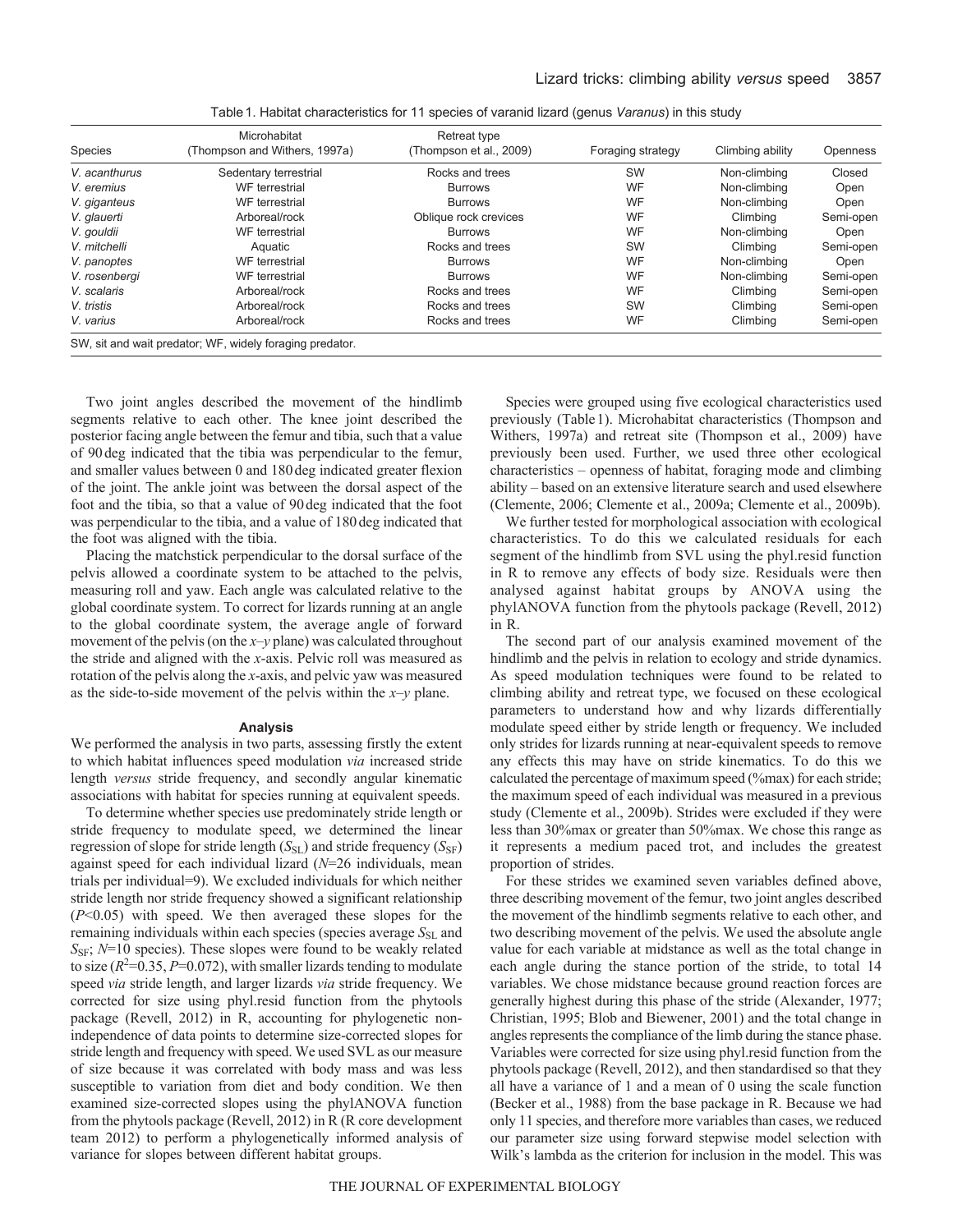## 3858 The Journal of Experimental Biology 216 (20)

| Table 2. Relationship between habitat and relative lengths of limb segments in 11 species of varanid lizard |  |  |
|-------------------------------------------------------------------------------------------------------------|--|--|
|                                                                                                             |  |  |

| Habitat grouping  | <b>HFOOT</b>                    | LHL                       | UHL                       |
|-------------------|---------------------------------|---------------------------|---------------------------|
| Microhabitat      | $F_{3,7}$ =0.435, P=0.846       | $F_{3,7}$ =1.326, P=0.496 | $F_{3,7}$ =0.045, P=0.995 |
| Retreat type      | $F_{2,8}$ =0.209, P=0.859       | $F_{2,8}$ =2.920, P=0.193 | $F_{2,8}$ =0.105, P=0.927 |
| Foraging strategy | $F_{1.9} = 0.044$ , $P = 0.865$ | $F_{1.9}$ =1.875, P=0.257 | $F_{1.9}$ =1.080, P=0.371 |
| Climbing ability  | $F_{19}$ =0.636, P=0.607        | $F_{19}$ =1.792, P=0.341  | $F_{19}$ =0.157, P=0.765  |
| Openness          | $F_{2,8}$ =0.295, P=0.787       | $F_{2,8}$ =1.791, P=0.310 | $F_{2,8}$ =0.019, P=0.984 |

UHL, upper hind limb length.

implemented using the greedy.wilks function from the klaR package (Weihs et al., 2005) in R using either climbing ability or retreat as a grouping factor. The resulting formula was then used in a discriminate function analysis, using the function lda from the MASS package (Venables and Ripley, 2002) in R. This reduced our kinematic variables to a single function, which best described kinematic variation due to climbing ability or retreat site. We then used the first discriminate function (LD1) to test for a significant relationship with  $S_{SL}$  using independent contrasts function pic from the ape package (Paradis et al., 2004) in R, to confirm a correlative relationship between these variables. Standardized contrasts were positivised and regressed through the origin (Garland et al., 1992) using the lmorigin function from the Ape package (Paradis et al., 2004) in R.

### **RESULTS**

## **Morphological associations with habitat**

We examined whether morphological variation in the length of segments of the hindlimb were related to habitat. However, none of the habitat groupings showed a significant association with relative length of any segment of the hindlimb (Table2).

#### **Speed modulation among habitat types**

Speed modulation techniques varied among the species studied (Table3). Some species tended to modulate speed primarily through changes in stride frequency, for example *V. varius*, where ~85% of the change speed is due to changes in frequency (Table3). Other species, such as *V. eremius*, primarily used changes in stride length to alter speed, with 60% of the variation in speed being explained by changes in stride length (Table3).

When comparing among habitat types, results were the same for stride length and stride frequency, so we present only results for the former below. There was no effect for slopes of stride length *versus* speed with microhabitat type  $(F_{2,7}=6.82, P=0.065)$ , foraging mode (*F*1,8=1.55, *P*=0.275) or habitat openness (*F*2,7=1.32, *P*=0.397).

However, there was a significant effect of retreat type  $(F_{2,7}=11.5)$ , *P*=0.016) and climbing habit ( $F_{1,8}$ =9.46, *P*=0.049). Results from these latter two analyses are consistent, indicating that species from arboreal habitats (that retreat to spaces in trees and rocks crevices) modulate speed primarily through changes in stride frequency whereas species from terrestrial habitats (retreat to burrows) modulate speed more through changes in stride length.

## **Kinematic modulation among habitat types**

Variation in the kinematics of strides was visible among species (Fig.3). Only climbing ability and retreat site showed any association with speed modulation *via* stride length (see paragraph above), thus we focus on these habitat classifiers below. Detailed examination of the movement of the hindlimb using climbing ability as a grouping factor in forward stepwise regression retained four kinematic variables: ankle angle at midstance, femur rotation at midstance, femur adduction at midstance and the change in femur rotation. Alternatively, when retreat site is used as the grouping variable, three variables were retained: the change in pelvic yaw, pelvic yaw at midstance, and the change in knee angle. Table4 shows the loading for these variables when they are entered into a linear discriminant analysis.

Climbing ability returned only a single discriminant function as it was a binary classification. This function clearly separated climbing and non-climbing species, with climbing species being negatively loaded (Fig.4A). Femur adduction at midstance showed the highest loading (Table4), indicating that non-climbing species adduct the femur more than climbing species, and therefore adopt a more upright posture while walking (Fig.3, compare left and right). The ankle angle at midstance also showed a strong positive loading, suggesting greater extension at the ankle joint for terrestrial species (i.e. digitigrade), but a more plantigrade foot posture for climbing species. Femur rotation at midstance was negatively weighted, indicating greater clockwise rotation of the femur for climbing

| Table 3. Regression parameters showing the relationship between raw stride kinematics and speed for 10 species of varanid lizard |  |  |  |
|----------------------------------------------------------------------------------------------------------------------------------|--|--|--|
|                                                                                                                                  |  |  |  |

|                |                | N<br>SVL (mm) | Stride length     |                    |       | Stride frequency  |                   |       |
|----------------|----------------|---------------|-------------------|--------------------|-------|-------------------|-------------------|-------|
| <b>Species</b> |                |               | Slope             | Intercept          | $R^2$ | Slope             | Intercept         | $R^2$ |
| V. acanthurus  | 3              | 143.89        | $0.398 \pm 0.039$ | $-0.716\pm0.035$   | 0.67  | $0.603 \pm 0.037$ | $0.717 \pm 0.036$ | 0.81  |
| V. eremius     | 3              | 152.95        | $0.605 \pm 0.054$ | $-0.819+0.023$     | 0.87  | $0.396 \pm 0.054$ | $0.818 \pm 0.023$ | 0.70  |
| V. giganteus   | 3              | 679.33        | $0.203 \pm 0.028$ | $-0.234\pm0.031$   | 0.87  | $0.797 \pm 0.028$ | $0.234 \pm 0.031$ | 0.98  |
| V. glauerti    | 2              | 154.43        | $0.233 \pm 0.022$ | $-0.700+0.021$     | 0.51  | $0.769 \pm 0.023$ | $0.701 \pm 0.021$ | 0.91  |
| V. gouldii     | 6              | 301.66        | $0.355 \pm 0.051$ | $-0.500+0.025$     | 0.57  | $0.645 \pm 0.051$ | $0.500 \pm 0.025$ | 0.83  |
| V. panoptes    | 3              | 601.00        | $0.222 \pm 0.123$ | $-0.277 \pm 0.073$ | 0.47  | $0.779 \pm 0.122$ | $0.277 \pm 0.072$ | 0.94  |
| V. rosenbergi  |                | 367.59        | 0.434             | $-0.493$           | 0.56  | 0.565             | 0.493             | 0.69  |
| V. scalaris    |                | 206.00        | 0.345             | $-0.837$           | 0.92  | 0.658             | 0.836             | 0.98  |
| V. tristis     |                | 238.00        | 0.221             | $-0.606$           | 0.37  | 0.779             | 0.606             | 0.88  |
| V. varius      | $\overline{2}$ | 655.00        | $0.148 + 0.127$   | $-0.182+0.015$     | 0.49  | $0.854\pm0.129$   | $0.183 \pm 0.015$ | 0.95  |

Values are means ± s.e.m. SVL, snout-to-vent length.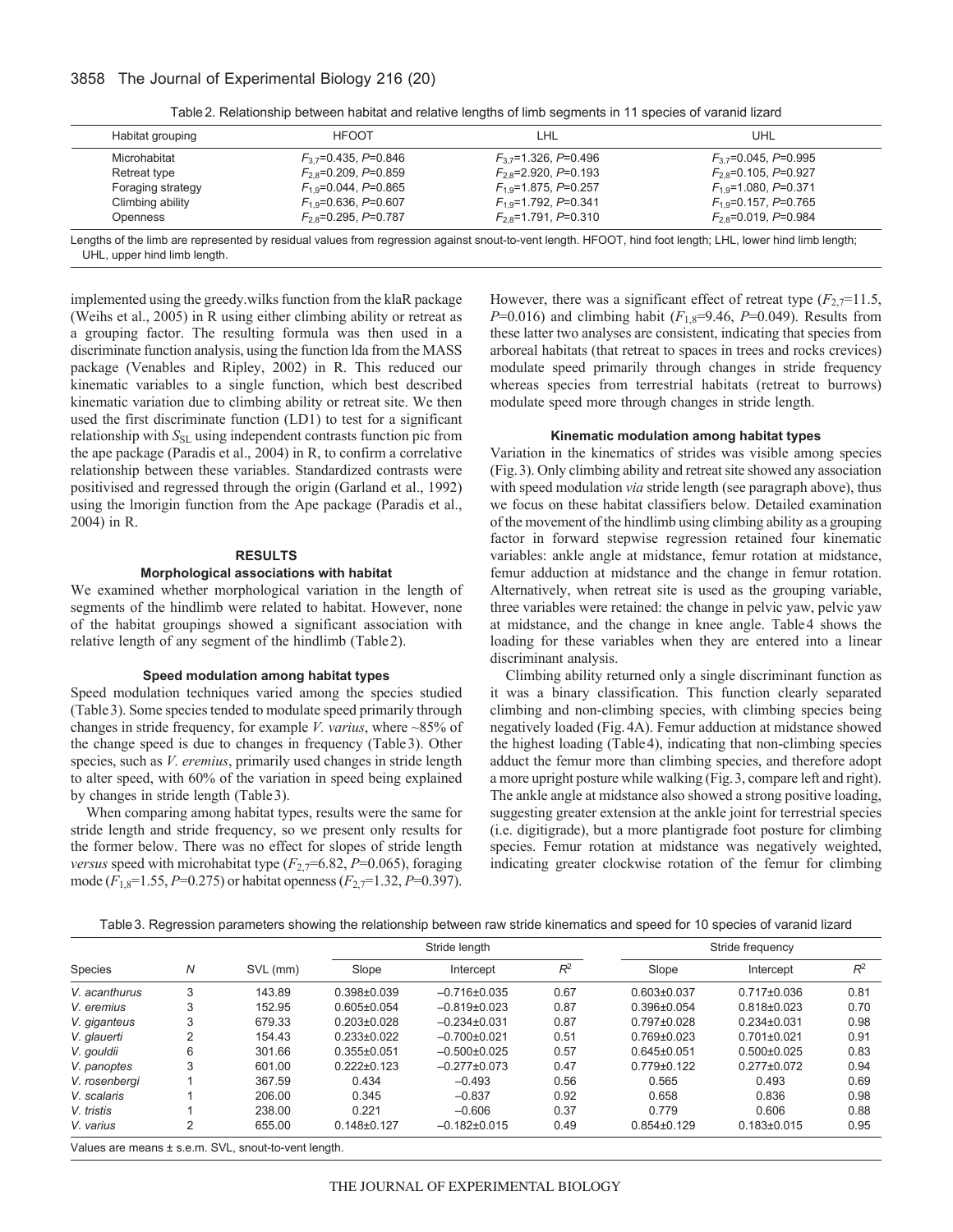| Table 4. Loadings for linear discriminant analysis for kinematic variables by both climbing ability and retreat site |  |  |
|----------------------------------------------------------------------------------------------------------------------|--|--|
|                                                                                                                      |  |  |

| Grouping factor  | Wilk's lambda | F-statistic overall | P-value overall | Variable              | LD1      | LD <sub>2</sub> |
|------------------|---------------|---------------------|-----------------|-----------------------|----------|-----------------|
| Climbing ability | 0.019         | 74.79               | < 0.001         | Ankle angle (mid)     | 2.777    |                 |
|                  |               |                     |                 | Femur rotation (mid)  | $-3.286$ |                 |
|                  |               |                     |                 | Femur adduction (mid) | 3.959    |                 |
|                  |               |                     |                 | Femur rotation change | 1.240    |                 |
| Retreat site     | 0.023         | 11.27               | < 0.001         | Pelvic yaw change     | 3.028    | $-0.718$        |
|                  |               |                     |                 | Pelvic yaw (mid)      | $-2.304$ | 0.010           |
|                  |               |                     |                 | Knee angle change     | 0.235    | 1.423           |
| Mid, midstance.  |               |                     |                 |                       |          |                 |

species, though the change in this rotation throughout the stance phase was greater for the terrestrial species.

Retreat site (three categories) returned two discriminant functions, which also showed clear separation among the groups (Fig.4B). The first discriminant function separated species that retreat to burrows from those that retreat to rock/tree spaces. The second function separates only the single species that retreats to rock crevices from species that retreat to spaces in rocks and trees. The first function was positively loaded for the change in pelvic yaw during the stance phase of the stride. This suggests that species that retreat to spaces in rocks and trees show a greater degree of pelvic yaw, or alternatively species that retreat to burrows have reduced this movement. Positive values of pelvic yaw indicate that the anterior of the pelvis is directed toward the right hindlimb. The negative weighting of pelvic yaw at midstance suggests that species that retreat to burrows, despite moving the pelvis less during the stance phase, yaw the pelvis towards the hindlimb earlier than species that retreat to spaces in trees or rocks. Finally, the change in knee angle throughout the stance phase which separated species that retreat to spaces in rocks and trees from the single species that retreats to rock crevices, was reduced in this latter species.

When the first discriminant function from each analysis was regressed against  $S_{SL}$  there was a significant and positive relationship for both climbing ability  $(R^2=0.51, P=0.021)$  and retreat site  $(R<sup>2</sup>=0.42, P=0.043)$  using both conventional regression techniques, and for the phylogenetically independent contrasts climbing ability

 $(R^2=0.48, P=0.025)$  and retreat site  $(R^2=0.69, P=0.002)$ . This indicates that these kinematic variables are likely responsible for the variation of stride length with speed.

## **DISCUSSION**

Specialisation for one task can often prevent specialisation in others (e.g. Huey and Hertz, 1984; Futuyma and Moreno, 1988). For varanid lizards, we were unable to find a strong relationship between foraging mode and limb kinematics, as has been reported previously (McElroy et al., 2008). However, we did find strong evidence for a difference in the determinants of speed between climbing and non-climbing lizards, with climbing lizards varying speed predominately by stride frequency and terrestrial lizards predominately by stride length, reflecting results seen in geckos (Zaaf et al., 2001).

The major functional biomechanical differences between these climbing groups appear to be associated with a conflict between maintaining an upright posture on horizontal surfaces (and therefore increasing stride length) *versus* stability on vertical surfaces (by decreasing hip height). For example, increasing femur adduction, ankle angle, femur rotation and pelvic yaw at midstance would all significantly contribute to increasing the effective limb length of the hindlimb, allowing for longer stride length by terrestrial species. This effect, however, would be disadvantageous on vertical or narrow horizontal surfaces, where lengthening of the limbs would hinder climbing by moving the lizards' centre of mass away from the surface (Cartmill, 1985; Pounds, 1988; Losos and Sinervo, 1989).



Fig. 3. Example strides for four species of varanid lizard averaged from multiple strides. Lines indicate means ± 1 s.d. for each kinematic parameter. Non-climbing terrestrial species are shown on the left, and climbing species are shown on the right.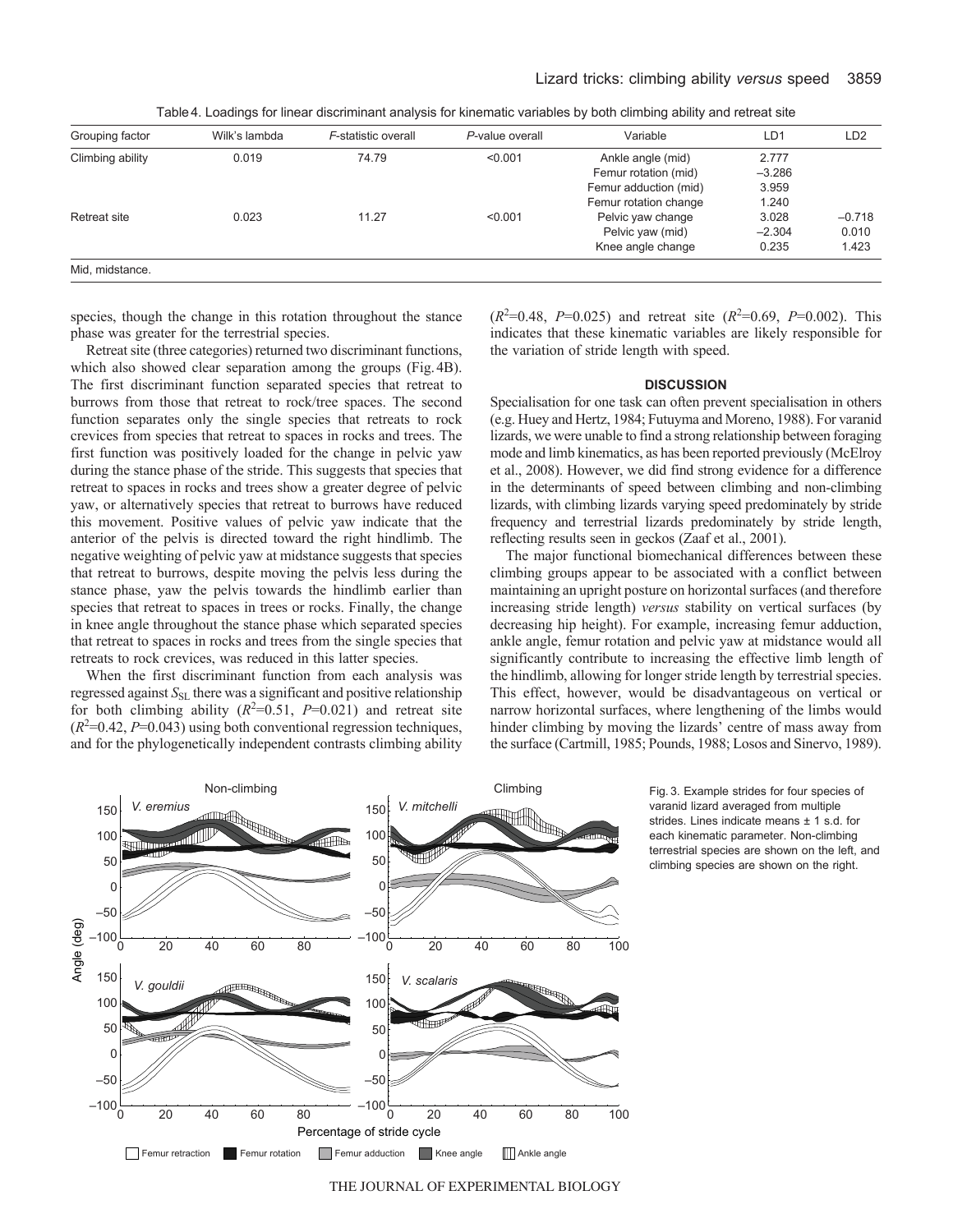

For *Anolis*, shorter limbed species (with a corresponding lower centre of gravity) had greater 'sure-footedness' on narrower structures (Losos and Sinervo, 1989). Here we see a similar association, although instead of morphological modification of the hindlimbs we find that the joint angles employed during the stride were altered to lower the effective height of the body. Similar results were reported for geckos, where changes in kinematics were more pronounced than changes in morphology, and followed a similar pattern of upright locomotion for running species, but a more crouched posture in climbing species (Fuller et al., 2011). A lower posture may also be advantageous when climbing on vertical structures, such as tree trunks, because friction from the under body and tail can resist the downward pull of gravity. Supporting this hypothesis, the tail scales of arboreal varanids were reported to be coarser than those of terrestrial or aquatic varanids (Bedford and Christian, 1996), suggesting a link between tail skin ultrastructure and biomechanics within varanids.

Our biomechanical analysis of varanids and previous studies in geckos (Zaaf et al., 2001; Fuller et al., 2011) indicate that increasing stride length is constrained in arboreal habitats. Instead of increases in stride length, movement of the hindlimb reflects adaptations to stability on vertical or narrow surfaces. Stride length is typically a major contributor to speed for lizards (Rewcastle, 1983; Reilly and Delancey, 1997), so we might therefore expect that this association would also result in a trade-off with speed for climbing lizards. Trade-offs between sprinting and climbing performance have been previously reported for diverse groups of lizards including *Anolis* (Losos and Sinervo, 1989), *Chameleo* (Losos et al., 1993) and *Sceloporus* (Sinervo and Losos, 1991). However, a lack of a tradeoff for sprint speed with climbing ability among lizards has also been reported previously among lygosomine skinks (Goodman et al., 2007) and among lacertid lizards (Vanhooydonck and Van Damme, 2001). Further, there was no difference in speed between climbing and non-climbing varanids (Clemente et al., 2009b), suggesting that the predicted performance difference between climbing and non-climbing lizards may not be as general as previously thought. While the reason underlying this lack of tradeoff among lygosomids and lacertids remains to be explored, the lack of difference in speed between climbing and non-climbing varanids is probably best explained by speed modulation *via* stride frequency in climbing species.

By modulating stride frequency, arboreal varanids appear to have avoided lower sprint speeds, normally associated with biomechanical changes to the stride to increase stability on narrow or vertical surfaces. This solution to the lack of difference in sprint speed on level ground among climbing lizards is only evident when examining locomotion at a level below whole-body performance traits (e.g.

on kinematic stride variables separated using climbing ability (A) or retreat sites (B) as a grouping factor. For the box plots in A, the bold lines indicate the 50th percentile of the data, while the lower and upper bounds of the box represent the 1st and 3rd quartiles, respectively. Whiskers represent the 1st and 3rd quartiles  $\pm$  (1.5 $\times$  inter-quartile range), and circles represent outliers. Δ, change in variable during the stride; + and –, positive and negative effects, respectively.

sprint speed), by examining the kinematic patterns of limb movement. Our study thus provides an interesting example of multiple solutions that lizards have evolved to deal with an ecological problem, and to circumvent potential trade-offs in nature.

However, there may still be a conflict among these performance traits. We might imagine that speed modulation *via* stride frequency is more energetically costly than that *via* stride length. Do climbing varanids incur a higher metabolic cost? Climbing varanids do appear to have higher maximum metabolic rates than non-climbing species (Thompson and Withers, 1997b; Clemente, 2006). While this increased metabolic rate may be to support the increased metabolic cost of climbing (Thompson and Withers, 1997b), our study suggests that increased metabolic rates may also reflect a more energetic running style, even when running on level ground. This is a fruitful area for future research.



Fig. 5. Phylogeny for 11 species of *Varanus* used in present study (based on Thompson et al., 2009). Circles at species tips represent the magnitude of femur adduction at midstance, with larger circles representing a more upright posture. Ancestral states for nodes were estimated using the ape package in R. Climbing species are represented by closed circles and terrestrial species by open circles. Grey circles indicate that climbing habit status is ambiguous. Rectangles indicate likely transitions in posture.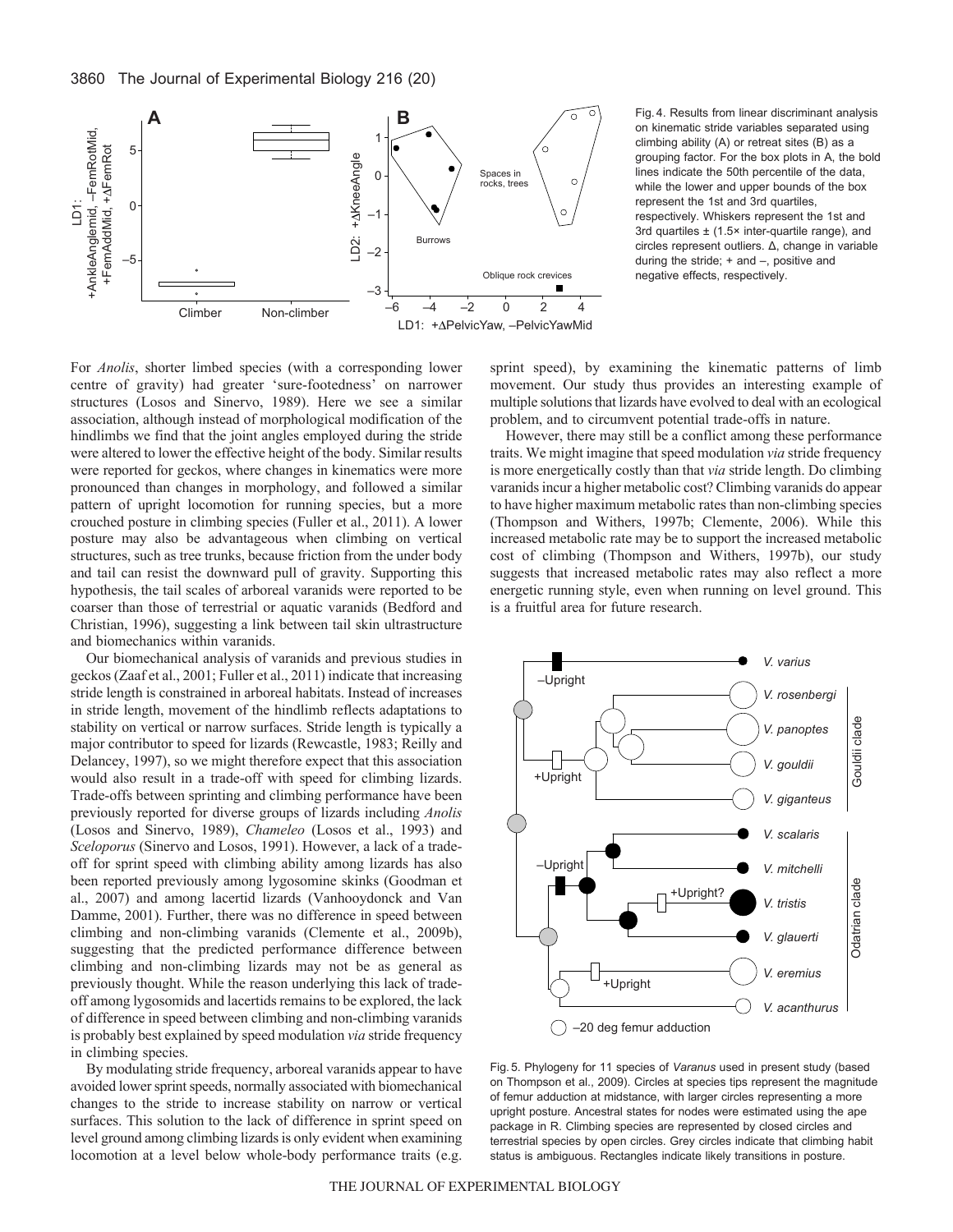The underlying morphological basis for kinematic differences between climbing and running lizards remains unclear. The differences do not appear to be based on length of the limb bones, as has been reported for other lizards (Losos and Sinervo, 1989). Instead, kinematic differences may reflect other morphological changes, for example differences in muscle morphology or activation. When Zaaf et al. (Zaaf et al., 1999) compared the musculature in the hind and fore limbs of a climbing and a terrestrial gecko, muscle origins, insertions and general shape were highly similar. Only when examining functional features such as muscle mass, fibre length, pennation angle and muscle moment arms were differences evident. The climbing species had greater moment arms in the hip and shoulder retractors (Zaaf et al., 1999), reflecting differences in femur retraction seen between climbing and non-climbing varanids. Alternatively, the terrestrial species of gecko showed higher moment arms for the knee and ankle extensors, allowing animals to elevate their body (Zaaf et al., 1999), similarly reflecting the upright posture seen in terrestrial varanids.

Given the complex morphological changes required to affect these changes in kinematics, it is interesting to note that these differences may have evolved at least twice independently within climbing varanids. Fig.5 shows the phylogenetic relationships among varanids with the degree of femur adduction (a measure of upright posture) shown for tips and nodes. Ancestral node states were estimated using the function anc.R from the ape package (Paradis et al., 2004) in R, using the maximal likelihood method, and assuming Brownian motion. While there was still partial overlap for confidence intervals between adjacent ancestral states, it suggests that the ancestral condition had an intermediate posture, with upright posture evolving independently in the gouldii clade and *V. eremius*, while a more sprawling posture evolved for *V. varius* independently from the odatrian clade (*V. tristis* being a noticeable exception). This suggests that morphological variability associated with the upright posture of terrestrial lizards or the sprawling posture of climbing lizards probably evolved multiple times, but it is unclear whether the same morphological modifications have evolved in each instance. Examination of a broader varanid phylogeny (Thompson et al., 2009) suggests that the number of transitions between climbing and terrestrial habits may be higher still, making varanids an ideal group to understand the evolution of morphological associations with biomechanics.

Transitions to upright posture in mammals have previously been suggested to reduce size-related stress on limb bones by decreasing the proportion of bending stress and increasing the proportion of stress borne by compression along bones (Biewener, 2005). However, this was not the case for varanids, as size was not related to posture, and instead size-related stress is likely to be modulated by changes in duty factor and femur rotation (Clemente et al., 2011). In the present study we have shown that variation in posture within varanids, and possibly other groups [e.g. felids (Day and Jayne, 2007)], may better reflect differences in habitat than differences in size. The effects these changes in posture have on limb bone stress in varanids remain to be explored, but are likely complex.

In summary, we have shown by measuring the relevant biomechanics of the lizard stride that we can advance the study of ecomorphological associations among species. We have shown an example of how kinematic differences among species can mask higher-level performance traits typically associated with habitat variation, illustrating that form–function relationships can be more complex than previously thought.

#### **ACKNOWLEDGEMENTS**

We thank Vicky Cartledge, Steward Ford, Kate Harvey, Bonnie Knott, Kelly McMaster, Jessica Oates, Sylvie Schmidt, Andy Symonds, Scott Thompson, Pauline Van Eeden and James Word for help in the lab running lizards. We also thank Robbie Wilson (University of Queensland) and two anonymous reviewers for helpful comments on this paper.

#### **AUTHOR CONTRIBUTIONS**

C.J.C. conceived, designed and executed the experiments, interpreted the results, and drafted and revised the manuscript. P.C.W. and G.G.T. conceived and designed the experiments, and revised the manuscript. D.L. designed the experiments and interpreted the results.

#### **COMPETING INTERESTS**

No competing interests declared.

#### **FUNDING**

This study was funded by an Australian Research Council APA award, and a DECRA fellowship granted to C.J.C.

#### **REFERENCES**

- **Aerts, P., Van Damme, R., Vanhooydonck, B., Zaaf, A. and Herrel, A.** (2000). Lizard locomotion: how morphology meets ecology. *Neth. J. Zool.* **50**, 261-277.
- **Alexander, R. M.** (1977). Mechanics and scaling of terrestrial locomotion. In *Scale Effects in Animal Locomotion* (ed. T. Pedley), pp. 93-110. London: Academic Press.
- **Arnold, S. J.** (1983). Morphology, performance and fitness. *Am. Zool.* **23**, 347-361. **Becker, R. A., Chambers, J. M. and Wilks, A. R.** (1988). *The New S Language*.
- Pacific Grove, CA: Wadsworth & Brooks. **Bedford, G. S. and Christian, K. A.** (1996). Tail morphology related to habitat of varanid lizards and some other reptiles. *Amphib-reptil.* **17**, 131-140.
- **Biewener, A. A.** (2005). Biomechanical consequences of scaling. *J. Exp. Biol.* **208**, 1665-1676.
- **Blob, R. W. and Biewener, A. A.** (2001). Mechanics of limb bone loading during terrestrial locomotion in the green iguana (*Iguana iguana*) and American alligator (*Alligator mississippiensis*). *J. Exp. Biol.* **204**, 1099-1122.
- **Cartmill, M.** (1985). Climbing. In *Functional Vertebrate Morphology* (ed. M. Hildebrand, D. M. Bramble, K. F. Liem and D. B. Wake), pp. 73-88. Cambridge, MA: Harvard University Press.
- **Christian, A.** (1995). Zur biomechanik der lokomotion vierfüßiger reptilien (besonders der Squamata) (*Courier Forsch. Inst. Senckenberg,* 180), pp. 1-58. Frankfurt: Senckenbergische Naturforschende Gesellschaft.
- **Clemente, C. J.** (2006). *Evolution of Locomotion in Australian Varanid Lizards (Reptilia: Squamata: Varanidae): Ecomorphological and Ecophysiological Considerations*, pp. 254. BSc(Hons) thesis, University of Western Australia, Perth, **Australia**
- **Clemente, C. J., Withers, P. C. and Thompson, G. G.** (2009a). Metabolic rate and endurance capacity in Australian varanid lizards (Squamata: Varanidae: Varanus). *Biol. J. Linn. Soc. Lond.* **97**, 664-676.
- **Clemente, C. J., Thompson, G. G. and Withers, P. C.** (2009b). Evolutionary relationships of sprint speed in Australian varanid lizards. *J. Zool.* **278**, 270-280.
- **Clemente, C. J., Withers, P. C., Thompson, G. G. and Lloyd, D.** (2011). Evolution of limb bone loading and body size in varanid lizards. *J. Exp. Biol.* **214**, 3013-3020.
- **Day, L. M. and Jayne, B. C.** (2007). Interspecific scaling of the morphology and posture of the limbs during the locomotion of cats (Felidae). *J. Exp. Biol.* **210**, 642- 654.
- **Djawdan, M. and Garland, T.** (1988). Maximal running speeds of bipedal and quadrupedal rodents. *J. Mammal.* **69**, 765-772.
- **Fieler, C. L. and Jayne, B.** (1998). Effects of speed on the hindlimb kinematics of the lizard dipsosaurus dorsalis. *J. Exp. Biol.* **201**, 609-622.
- **Fuller, P. O., Higham, T. E. and Clark, A. J.** (2011). Posture, speed, and habitat structure: three-dimensional hindlimb kinematics of two species of padless geckos. *Zoology* **114**, 104-112.
- **Futuyma, D. J. and Moreno, G.** (1988). The evolution of ecological specialization. *Annu. Rev. Ecol. Syst.* **19**, 207-233.
- Garland, T. (1994). Phylogenetic analyses of lizard endurance capacity in relation to body size and body temperature. In *Lizard Ecology: Historical and Experimental Perspectives* (ed. E. R. Vitt and E. R. Pianka), pp. 237-259. Princeton, NJ: Princeton University Press.
- **Garland, T.** (1999). An introduction to phylogenetically based statistical methods, with a new method for confidence intervals on ancestral values. *Integr. Comp. Biol.* **39**, 374-388.
- **Garland, T. and Losos, J. B.** (1994). Ecological morphology of locomotor performance in squamate reptiles. In *Ecological Morphology: Integrative Organismal Biology* (ed. P. C. Wainwright and S. M. Reilly), pp. 240-302. Chicago, IL: University of Chicago Press.
- **Garland, T. T.**, **Harvey, P. H. and Ives, A. R.** (1992). Procedures for the analysis of comparative data using phylogenetically independent contrasts. *Syst. Biol.* **41**, 18-32.
- **Gifford, M. E., Herrel, A. and Mahler, D.** (2008). The evolution of locomotor morphology, performance, and anti-predator behaviour among populations of *Leiocephalus* lizards from the Dominican Republic. *Biol. J. Linn. Soc. Lond.* **93**, 445- 456.
- **Goodman, B. A., Krockenberger, A. K. and Schwarzkopf, L.** (2007). Master of them all: performance specialization does not result in trade-offs in tropical lizards. *Evol. Ecol. Res.* **9**, 527-546.